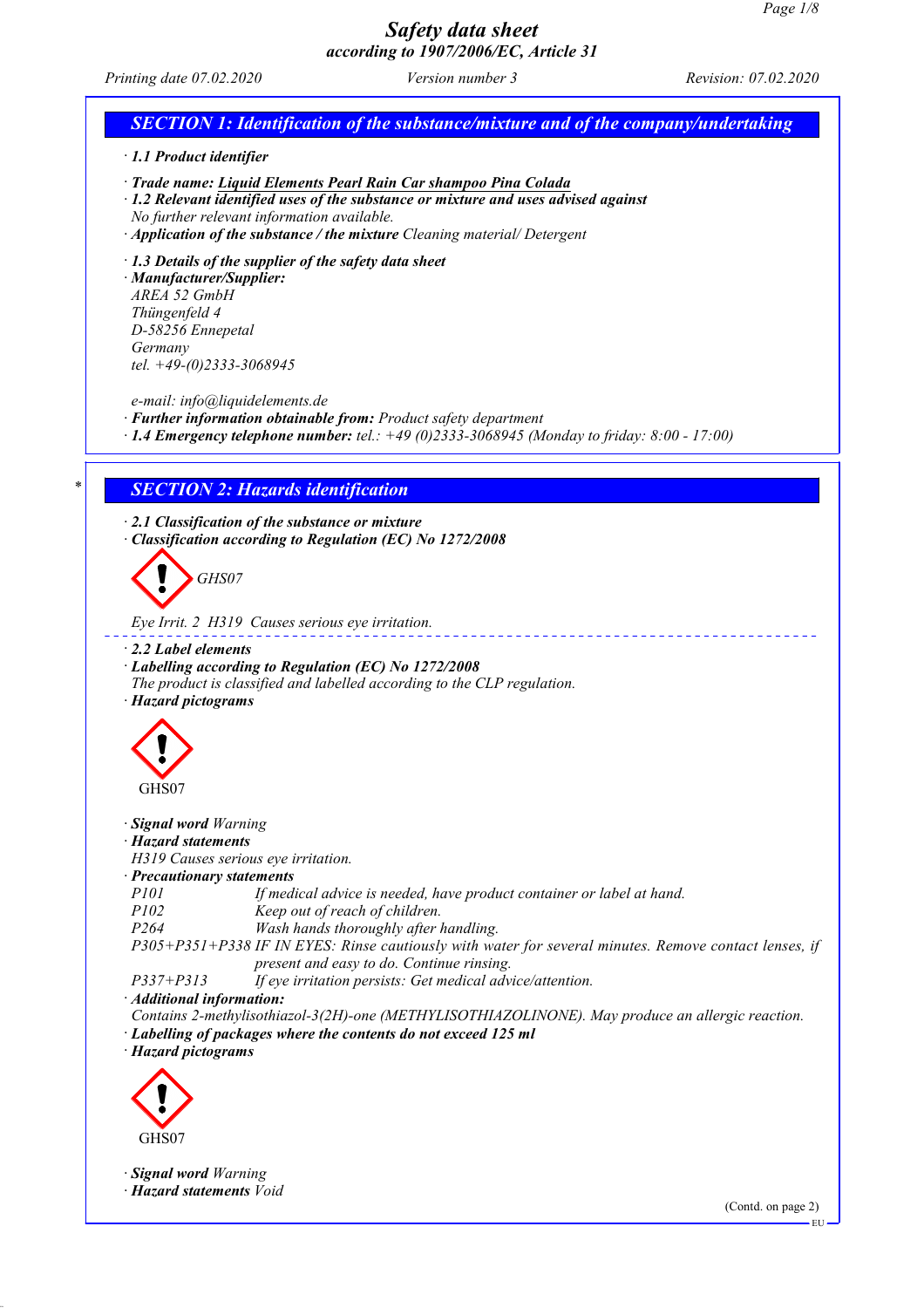*Printing date 07.02.2020 Version number 3 Revision: 07.02.2020*

#### *Trade name: Liquid Elements Pearl Rain Car shampoo Pina Colada*

(Contd. of page 1)

*· Precautionary statements*

*P101 If medical advice is needed, have product container or label at hand.*

*P102 Keep out of reach of children.*

*· Additional information*

*Contains 2-Methyl-2H-isothiazol-3-on (METHYLISOTHIAZOLINONE). May produce an allergic reaction.*

*· 2.3 Other hazards*

*· Results of PBT and vPvB assessment*

*· PBT:*

*The product does not contain any PBT (PBT: persistent, bioaccumulative, toxic) substance or does not fulfil criteria for PBT according to annex XIII of regulation (EC) 1907/2006 (< 0,1 %).*

*· vPvB:*

*The product does not contain any vPvB (vPvB: very persistent, very bioaccumulative) substance or does not fulfil criteria for vPvB according to annex XIII of regulation (EC) 1907/2006 (< 0,1 %).*

### *\* SECTION 3: Composition/information on ingredients*

#### *· 3.2 Mixtures*

*· Description: Cleansing agent*

| · Dangerous components:                                                                          |                                                                                                                                                                                                                                                                                                                                           |             |        |
|--------------------------------------------------------------------------------------------------|-------------------------------------------------------------------------------------------------------------------------------------------------------------------------------------------------------------------------------------------------------------------------------------------------------------------------------------------|-------------|--------|
| CAS: 147170-44-3<br>EC number: 931-333-8<br>Reg.nr.: 01-2119489410-39                            | 1-Propanaminium, 3-amino-N-(carboxymethyl)-N,N-<br>dimethyl-, N-(C8-18 and C18-unsatd. acyl) derivs., inner<br>salts<br>$\bigotimes E$ ye Dam. 1, H318<br>Áquatic Chronic 3, H412                                                                                                                                                         | $1 - 5\%$   |        |
| CAS: 68891-38-3<br>NLP: 500-234-8<br>Reg.nr.: 01-2119488639-16                                   | Alcohols, C12-14, ethoxylated, sulfates, sodium salts<br>$\Leftrightarrow$ Eye Dam. 1, H318<br>$\bigotimes$ Skin Irrit. 2, H315<br>Áquatic Chronic 3, H412                                                                                                                                                                                | $1 - 5\%$   |        |
| $CAS: 56-81-5$<br>EINECS: 200-289-5<br>Reg.nr.: 01-2119471987-18                                 | glycerol                                                                                                                                                                                                                                                                                                                                  | $1 - 2.5\%$ |        |
| CAS: 2682-20-4<br>EINECS: 220-239-6<br>Index number: $613-326-00-9$<br>Reg.nr.: 01-2120764690-50 | 2 - m e t h y l i s o t h i a z o l - 3 (2 H) - o n e 0.00015-<0.0015%<br>(METHYLISOTHIAZOLINONE)<br>Acute Tox. 3, H301; Acute Tox. 3, H311; Acute Tox.<br>2. H330<br>Skin Corr. 1B, H314; Eye Dam. 1, H318<br>$\hat{\triangle}$ Aquatic Acute 1, H400 (M=10); Aquatic Chronic 1,<br>$H410(M=1)$<br>$\Leftrightarrow$ Skin Sens. 1A, H317 |             |        |
|                                                                                                  | $\cdot$ Regulation (EC) No 648/2004 on detergents / Labelling for contents                                                                                                                                                                                                                                                                |             |        |
|                                                                                                  | amphoteric surfactants, anionic surfactants, non-ionic surfactants                                                                                                                                                                                                                                                                        |             | $<$ 5% |
| DIPROPYLENEDIAMINE)                                                                              | perfumes, preservation agents (PHENOXYETHANOL, BUTYLBENZISOTHIAZOLINONE,<br>BENZISOTHIAZOLINONE, METHYLISOTHIAZOLINONE, LAURYLAMINE                                                                                                                                                                                                       |             |        |

*· Additional information: For the wording of the listed hazard phrases refer to section 16.*

### *SECTION 4: First aid measures*

*· 4.1 Description of first aid measures*

*· General information: If symptoms persist consult doctor.*

*· After inhalation: Fresh air. If pain persists, get medical attention.*

*· After skin contact:*

*Immediately wash with water and soap and rinse thoroughly.*

*If skin irritation continues, consult a doctor.*

(Contd. on page 3)

EU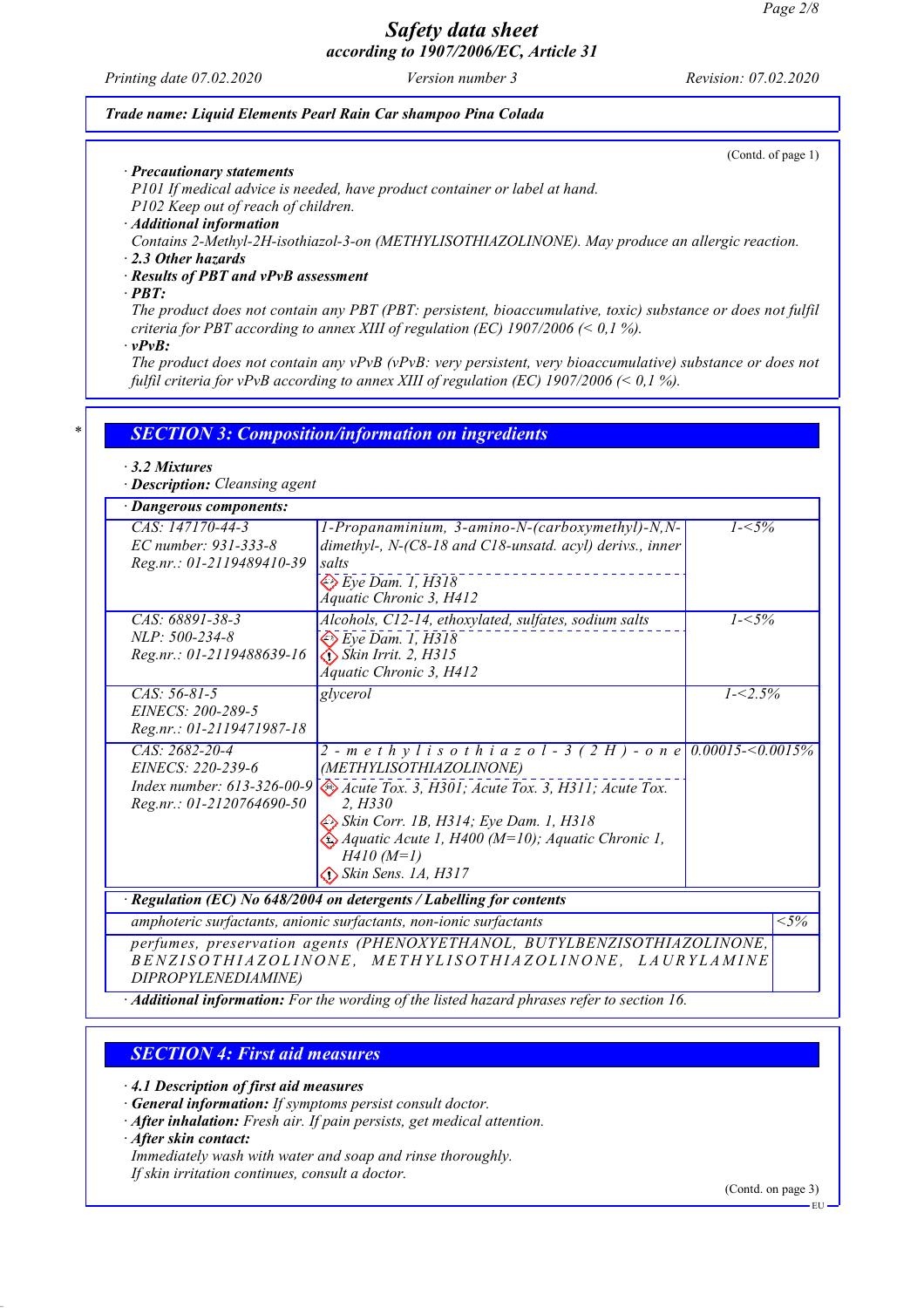*Printing date 07.02.2020 Version number 3 Revision: 07.02.2020*

#### *Trade name: Liquid Elements Pearl Rain Car shampoo Pina Colada*

(Contd. of page 2)

- *· After eye contact:*
- *Immediately flush eyes with plenty of water with lids lifted. If symptons persist, seek medical advice.*
- *· After swallowing:*
- *Rinse out mouth and drink plenty of water.*
- *Do not induce vomiting; call for medical help immediately.*
- *· 4.2 Most important symptoms and effects, both acute and delayed No further relevant information available.*
- *· 4.3 Indication of any immediate medical attention and special treatment needed*

*No further relevant information available.*

### *SECTION 5: Firefighting measures*

- *· 5.1 Extinguishing media*
- *· Suitable extinguishing agents:*
- *CO2, powder or water spray. Fight larger fires with water spray or alcohol resistant foam. Use fire extinguishing methods suitable to surrounding conditions.*
- *· For safety reasons unsuitable extinguishing agents: Full water jet*
- *· 5.2 Special hazards arising from the substance or mixture In case of fire, the following can be released: Carbon monoxide (CO)*
- *· 5.3 Advice for firefighters*
- *· Protective equipment:*
- *Do not inhale explosion gases or combustion gases.*
- *Mouth respiratory protective device.*
- *· Additional information*

*Dispose of fire debris and contaminated fire fighting water in accordance with official regulations.*

### *SECTION 6: Accidental release measures*

*· 6.1 Personal precautions, protective equipment and emergency procedures Wear protective clothing.*

*Product forms slippery surface when combined with water.*

- *· 6.2 Environmental precautions:*
- *Do not allow to enter sewers/ surface or ground water.*

*Inform respective authorities in case of seepage into water course or sewage system.*

- *· 6.3 Methods and material for containment and cleaning up:*
- *Absorb with liquid-binding material (sand, diatomite, acid binders, universal binders, sawdust). Dispose contaminated material as waste according to item 13.*
- *· 6.4 Reference to other sections*
- *See Section 7 for information on safe handling.*
- *See Section 8 for information on personal protection equipment.*
- *See Section 13 for disposal information.*

### *SECTION 7: Handling and storage*

- *· 7.1 Precautions for safe handling Observe the usual precautionary measures for handling chemicals. Avoid contact with eyes.*
- *· Information about fire and explosion protection: The product is not flammable.*
- *· 7.2 Conditions for safe storage, including any incompatibilities*
- *· Storage:*
- *· Requirements to be met by storerooms and receptacles: No special requirements.*
- *· Information about storage in one common storage facility: Not required.*
- *· Further information about storage conditions:*
- *Protect from frost.*

*Store in dry conditions at 10 - 25 °C.*

(Contd. on page 4)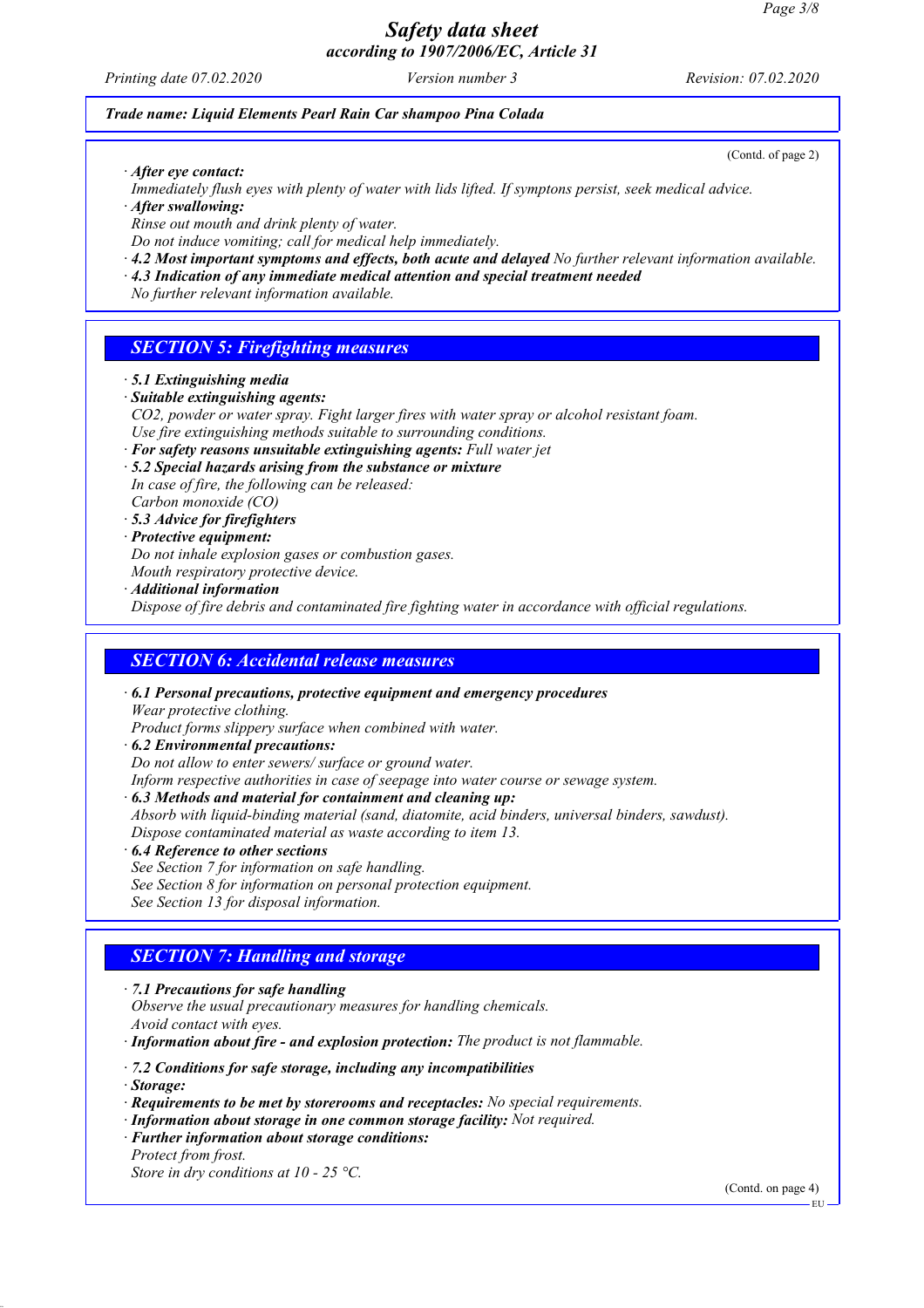*Printing date 07.02.2020 Version number 3 Revision: 07.02.2020*

*Trade name: Liquid Elements Pearl Rain Car shampoo Pina Colada*

(Contd. of page 3)

*· Storage class: 10 - 13 (Germany)*

*· 7.3 Specific end use(s) No further relevant information available.*

#### *SECTION 8: Exposure controls/personal protection*

*· Additional information about design of technical facilities: No further data; see item 7.*

#### *· 8.1 Control parameters*

#### *· Ingredients with limit values that require monitoring at the workplace:*

*The product does not contain any relevant quantities of materials with critical values that have to be monitored at the workplace.*

*· Additional information: The lists valid during the making were used as basis.*

- *· 8.2 Exposure controls*
- *· Personal protective equipment:*
- *· General protective and hygienic measures:*
- *Avoid contact with the eyes.*

*Avoid close or long term contact with the skin.*

*Wash hands before breaks and at the end of work.*

*· Respiratory protection: Not required.*

#### *· Protection of hands:*

*Alkaline resistant gloves*

*Selection of the glove material on consideration of the penetration times, rates of diffusion and the degradation*

*Protective gloves according EN 374.*

*Check the permeability prior to each anewed use of the glove.*

- *· Material of gloves*
- *Butyl rubber, BR*

*Recommended thickness of the material:* ≥ *0.5 mm*

*Penetration time:* ≥ *480 minutes (Permeation according to EN 374 Prt 3: Level 6)*

*The selection of the suitable gloves does not only depend on the material, but also on further marks of quality and varies from manufacturer to manufacturer. As the product is a preparation of several substances, the resistance of the glove material can not be calculated in advance and has therefore to be checked prior to the application.*

*· Penetration time of glove material*

*The exact break through time has to be found out by the manufacturer of the protective gloves and has to be observed.*

*The determined penetration times according to EN 16523-1:2015 are not performed under practical conditions. Therefore a maximum wearing time, which corresponds to 50% of the penetration time, is recommended.*

*· As protection from splashes gloves made of the following materials are suitable:*

*Nitrile rubber, NBR*

*Recommended thickness of the material:* ≥ *0.1 mm*

*Penetration time:* ≥ *30 minutes (Permeation according to EN 374 Part 3: Level 2)*

- *· Eye protection: Safety glasses*
- *· Body protection: Protective work clothing*

| $\cdot$ 9.1 Information on basic physical and chemical properties |                 |  |
|-------------------------------------------------------------------|-----------------|--|
| <b>General Information</b>                                        |                 |  |
| $\cdot$ Appearance:                                               |                 |  |
| Form:                                                             | Gel             |  |
| Colour:                                                           | Blue            |  |
| $\cdot$ Odour:                                                    | Characteristic  |  |
| · Odour threshold:                                                | Not determined. |  |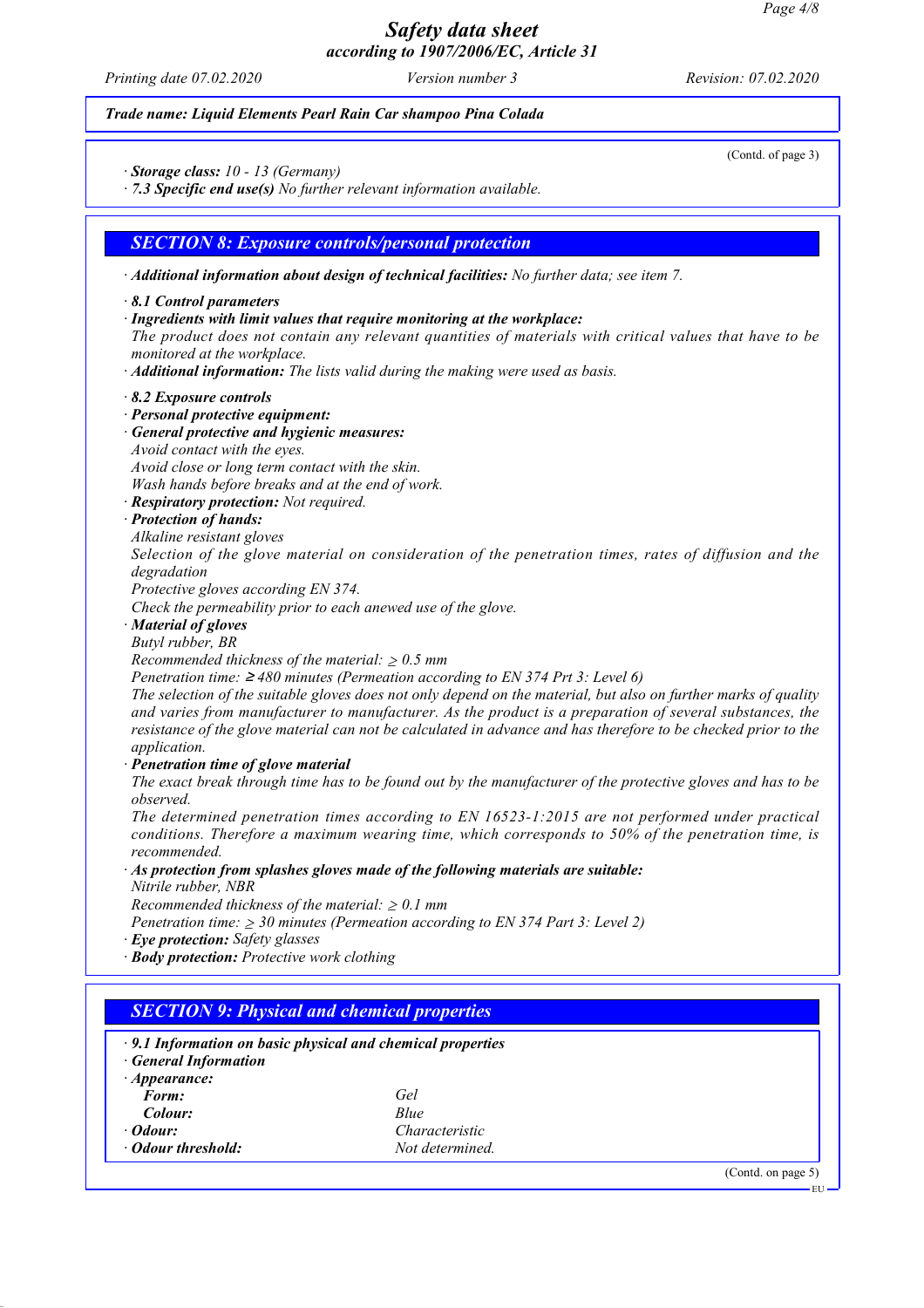*Printing date 07.02.2020 Version number 3 Revision: 07.02.2020*

#### *Trade name: Liquid Elements Pearl Rain Car shampoo Pina Colada*

|                                                   | (Contd. of page 4)                            |
|---------------------------------------------------|-----------------------------------------------|
| $\cdot$ pH-value at 20 °C:                        | $5 - 8$                                       |
| · Change in condition                             |                                               |
| Melting point/freezing point:                     | Not determined.                               |
| Initial boiling point and boiling range: $100 °C$ |                                               |
| · Flash point:                                    | >100 °C                                       |
| · Flammability (solid, gas):                      | Not applicable.                               |
| · Decomposition temperature:                      | Not determined.                               |
| · Auto-ignition temperature:                      | Product is not selfigniting.                  |
| · Explosive properties:                           | Product does not present an explosion hazard. |
| · Explosion limits:                               |                                               |
| Lower:                                            | Not determined.                               |
| <b>Upper:</b>                                     | Not determined.                               |
| $\cdot$ Oxidising properties                      | Not applicable.                               |
| · Vapour pressure:                                | Not determined.                               |
| $\cdot$ Density at 20 °C:                         | $\sim$ 1.00 g/cm <sup>3</sup>                 |
| $\cdot$ Relative density                          | Not determined.                               |
| · Vapour density                                  | Not determined.                               |
| $\cdot$ Evaporation rate                          | Not determined.                               |
| · Solubility in / Miscibility with                |                                               |
| water:                                            | Fully miscible.                               |
| · Partition coefficient: n-octanol/water:         | Not determined.                               |
| · Viscosity:                                      |                                               |
| Dynamic at $20^{\circ}$ C:                        | $> 3000$ mPas                                 |
|                                                   | Not determined.                               |
| Kinematic:                                        | Not determined.                               |
| · Solvent content:                                |                                               |
| <b>Solids content:</b>                            | $< 10\%$                                      |
| $\cdot$ 9.2 Other information                     | No further relevant information available.    |
|                                                   |                                               |

### *SECTION 10: Stability and reactivity*

*· 10.1 Reactivity No further relevant information available.*

*· 10.2 Chemical stability*

- *· Thermal decomposition / conditions to be avoided: No decomposition if used according to specifications.*
- *· 10.3 Possibility of hazardous reactions No dangerous reactions known.*

*· 10.4 Conditions to avoid Protect from frost.*

*· 10.5 Incompatible materials: No further relevant information available.*

*· 10.6 Hazardous decomposition products: No dangerous decomposition products known.*

### *SECTION 11: Toxicological information*

*· 11.1 Information on toxicological effects*

*· Acute toxicity Based on available data, the classification criteria are not met.*

*· LD/LC50 values relevant for classification:*

*147170-44-3 1-Propanaminium, 3-amino-N-(carboxymethyl)-N,N-dimethyl-, N-(C8-18 and C18-unsatd. acyl) derivs., inner salts*

*Oral LD50 >5,000 mg/kg (rat) (OECD 401)*

(Contd. on page 6)

EU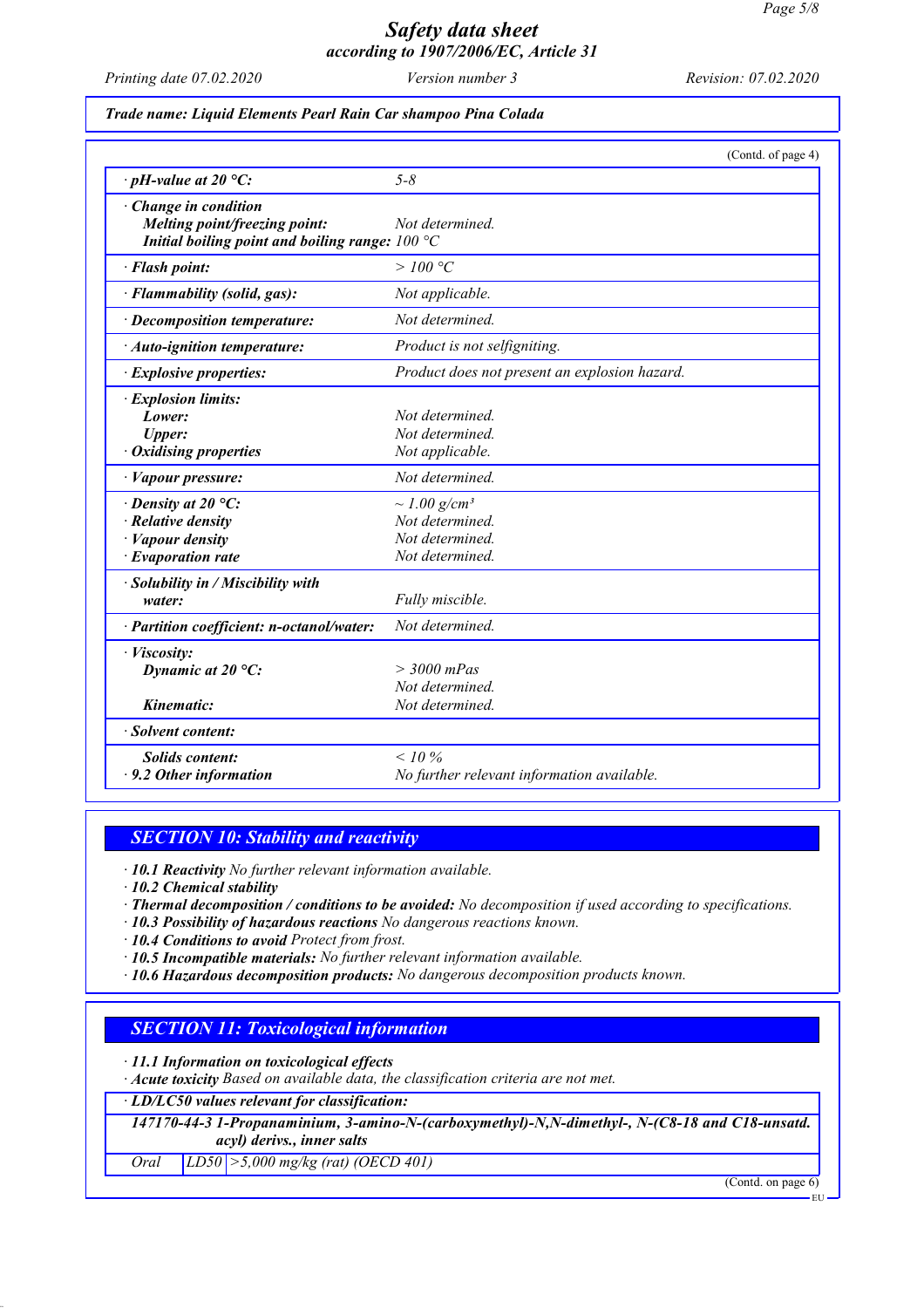*Printing date 07.02.2020 Version number 3 Revision: 07.02.2020*

*Trade name: Liquid Elements Pearl Rain Car shampoo Pina Colada*

(Contd. of page 5) *Dermal LD50 >2,000 mg/kg (rat) (OECD 402) 68891-38-3 Alcohols, C12-14, ethoxylated, sulfates, sodium salts Oral LD50 2,870 mg/kg (rat) (OECD 401) Dermal LD50 >2,000 mg/kg (rat) (OECD 402) 56-81-5 glycerol Oral LD50 12,600 mg/kg (rat) · Primary irritant effect: · Skin corrosion/irritation Based on available data, the classification criteria are not met. · Serious eye damage/irritation Causes serious eye irritation. · Respiratory or skin sensitisation Based on available data, the classification criteria are not met. · Repeated dose toxicity No further relevant information available. · CMR effects (carcinogenity, mutagenicity and toxicity for reproduction) No further relevant information available. · Germ cell mutagenicity Based on available data, the classification criteria are not met. · Carcinogenicity Based on available data, the classification criteria are not met. · Reproductive toxicity Based on available data, the classification criteria are not met. Germ cell mutagenicity 68891-38-3 Alcohols, C12-14, ethoxylated, sulfates, sodium salts Ames test negative (bacterial reverse mutation assay) · STOT-single exposure Based on available data, the classification criteria are not met. · STOT-repeated exposure Based on available data, the classification criteria are not met. · Aspiration hazard Based on available data, the classification criteria are not met. SECTION 12: Ecological information · 12.1 Toxicity*

*· Aquatic toxicity:*

*147170-44-3 1-Propanaminium, 3-amino-N-(carboxymethyl)-N,N-dimethyl-, N-(C8-18 and C18-unsatd. acyl) derivs., inner salts*

*EC50 >1-10 mg/l (algae) (OECD 201)*

*LC50 >1-10 mg/l (fish) (OECD 203)*

*68891-38-3 Alcohols, C12-14, ethoxylated, sulfates, sodium salts*

*EC50 27.7 mg/l (algae) (OECD 201)*

*7.4 mg/l (daphnia magna) (OECD 202)*

*LC50 7.1 mg/l (fish) (96 h)*

*NOEC 0.95 mg/l (algae) (OECD 201)*

*0.27 mg/l (daphnia magna) (21)*

*56-81-5 glycerol*

*LC50 >1,000 mg/l (fish) (96 h)*

*· 12.2 Persistence and degradability The contained surfactants are easily biodegradable*

*· 12.3 Bioaccumulative potential No further relevant information available.*

*· 12.4 Mobility in soil No further relevant information available.*

*· Additional ecological information:*

*· General notes:*

*The surfactant(s) contained in this preparation complies(comply) with the biodegradability criteria as laid down in Regulation (EC) No.648/2004 on detergents. Data to support this assertion are held at the disposal of the competent authorities of the Member States and will be made available to them, at their direct request or at the request of a detergent manufacturer.*

*Do not allow undiluted product or large quantities of it to reach ground water, water course or sewage system.*

(Contd. on page 7)

EU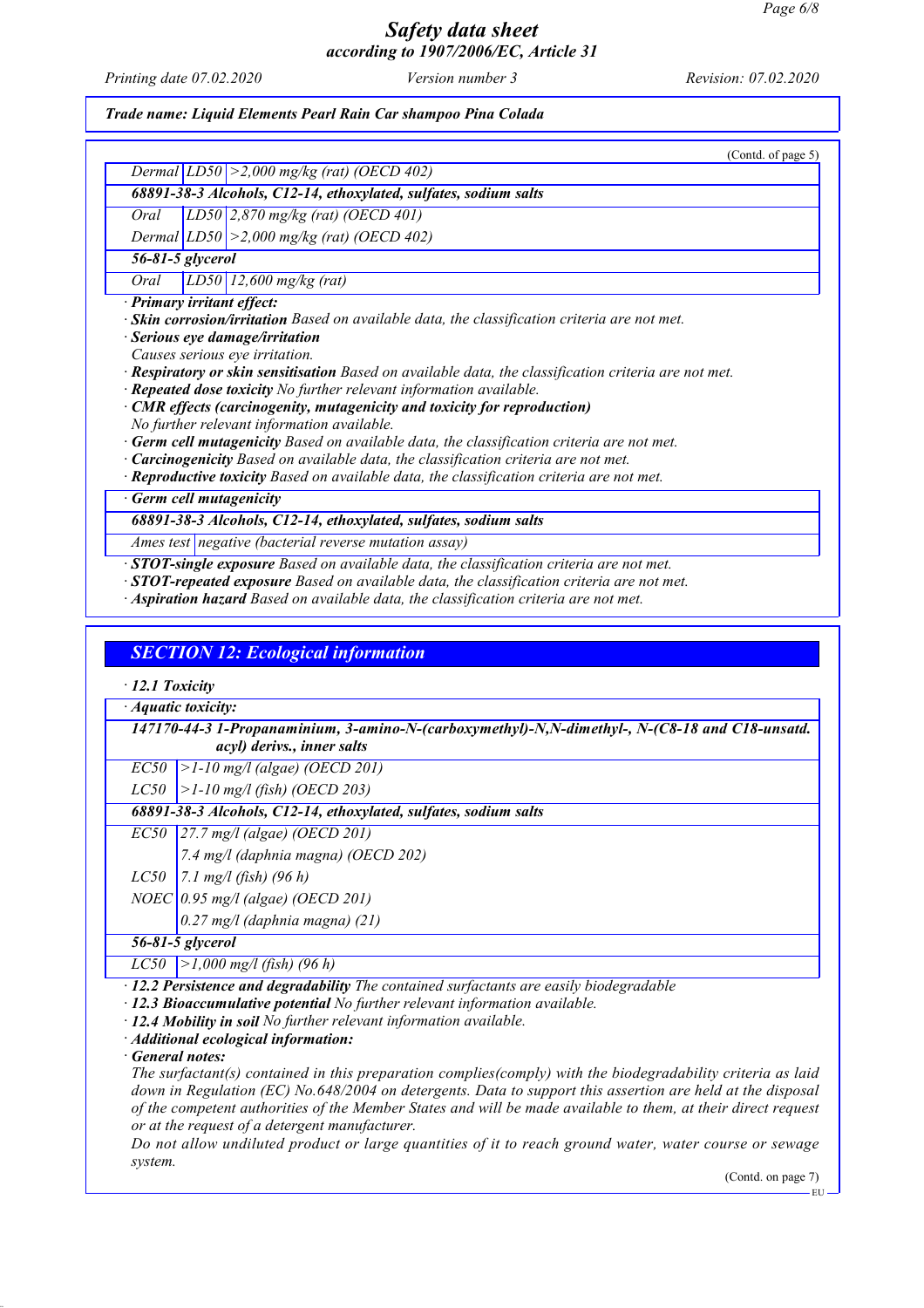*Printing date 07.02.2020 Version number 3 Revision: 07.02.2020*

(Contd. of page 6)

*Trade name: Liquid Elements Pearl Rain Car shampoo Pina Colada*

*· 12.5 Results of PBT and vPvB assessment*

*· PBT: Not applicable.*

*· vPvB: Not applicable.*

*· 12.6 Other adverse effects No further relevant information available.*

### *SECTION 13: Disposal considerations*

*· 13.1 Waste treatment methods*

*· Recommendation Dispose of in accordance with all applicable local and national regulations.*

*· European waste catalogue*

*20 01 30 detergents other than those mentioned in 20 01 29*

*15 01 02 plastic packaging*

*· Uncleaned packaging:*

*· Recommendation:*

*Dispose of in accordance with all applicable local and national regulations. Non contaminated packagings may be recycled.*

*· Recommended cleansing agents: Water, if necessary together with cleansing agents.*

| <b>SECTION 14: Transport information</b>                                                                     |                 |  |
|--------------------------------------------------------------------------------------------------------------|-----------------|--|
| $\cdot$ 14.1 UN-Number<br>ADR, ADN, IMDG, IATA                                                               | Void            |  |
| $\cdot$ 14.2 UN proper shipping name<br>ADR, ADN, IMDG, IATA                                                 | Void            |  |
| $\cdot$ 14.3 Transport hazard class(es)                                                                      |                 |  |
| ADR, ADN, IMDG, IATA<br>$\cdot$ Class                                                                        | Void            |  |
| · 14.4 Packing group<br>ADR, IMDG, IATA                                                                      | Void            |  |
| $\cdot$ 14.5 Environmental hazards:<br>· Marine pollutant:                                                   | No              |  |
| $\cdot$ 14.6 Special precautions for user                                                                    | Not applicable. |  |
| $\cdot$ 14.7 Transport in bulk according to Annex II of<br><b>Marpol and the IBC Code</b><br>Not applicable. |                 |  |
| · UN "Model Regulation":                                                                                     | Void            |  |

### *SECTION 15: Regulatory information*

*· 15.1 Safety, health and environmental regulations/legislation specific for the substance or mixture*

*· Directive 2012/18/EU*

*· Named dangerous substances - ANNEX I None of the ingredients is listed.*

*· National regulations:*

*· Information about limitation of use:*

*Employment restrictions concerning juveniles must be observed.*

*Employment restrictions concerning pregnant and lactating women must be observed, if applicable.* (Contd. on page 8)

EU